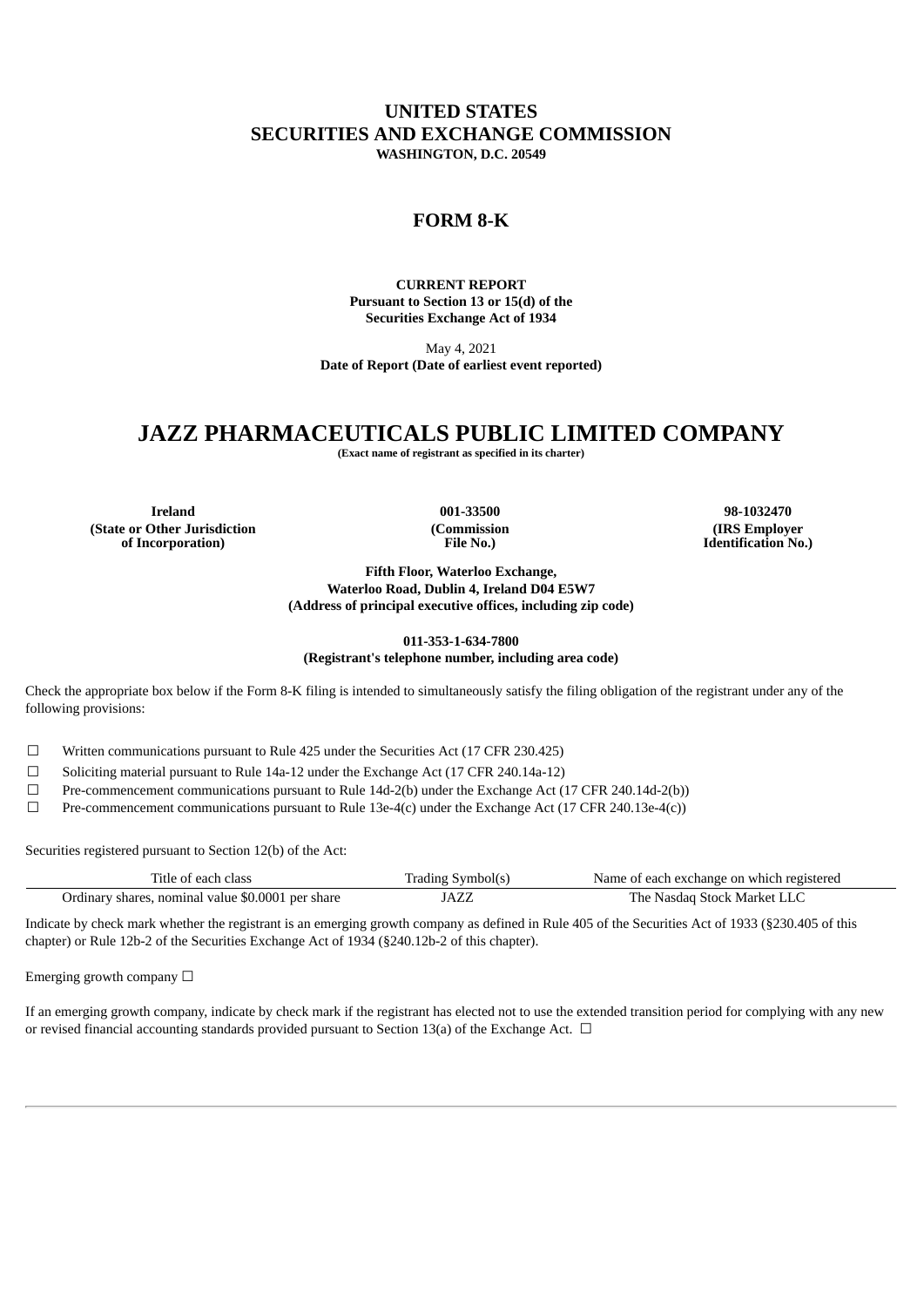#### **Item 2.02. Results of Operations and Financial Condition.**

On May 4, 2021, Jazz Pharmaceuticals plc (the "Company") issued a press release (the "Press Release") announcing financial results for the Company for the quarter ended March 31, 2021. A copy of the Press Release is furnished as Exhibit 99.1 to this current report.

The information in this Item 2.02 and in the Press Release furnished as Exhibit 99.1 to this current report shall not be deemed to be "filed" for purposes of Section 18 of the Securities Exchange Act of 1934, as amended, or otherwise subject to the liabilities of that Section or Sections 11 and 12(a)(2) of the Securities Act of 1933, as amended. The information contained in this Item 2.02 and in the Press Release furnished as Exhibit 99.1 to this current report shall not be incorporated by reference into any filing with the U.S. Securities and Exchange Commission made by the Company whether made before or after the date hereof, regardless of any general incorporation language in such filing.

#### **Item 9.01. Financial Statements and Exhibits.**

| (d)                      | Exhibits |                                                                                                                     |
|--------------------------|----------|---------------------------------------------------------------------------------------------------------------------|
| Exhibit<br><b>Number</b> |          | <b>Description</b>                                                                                                  |
| 99.1<br>104              |          | Press Release dated May 4, 2021.<br>104 Cover Page Interactive Data File (embedded within the Inline XBRL document) |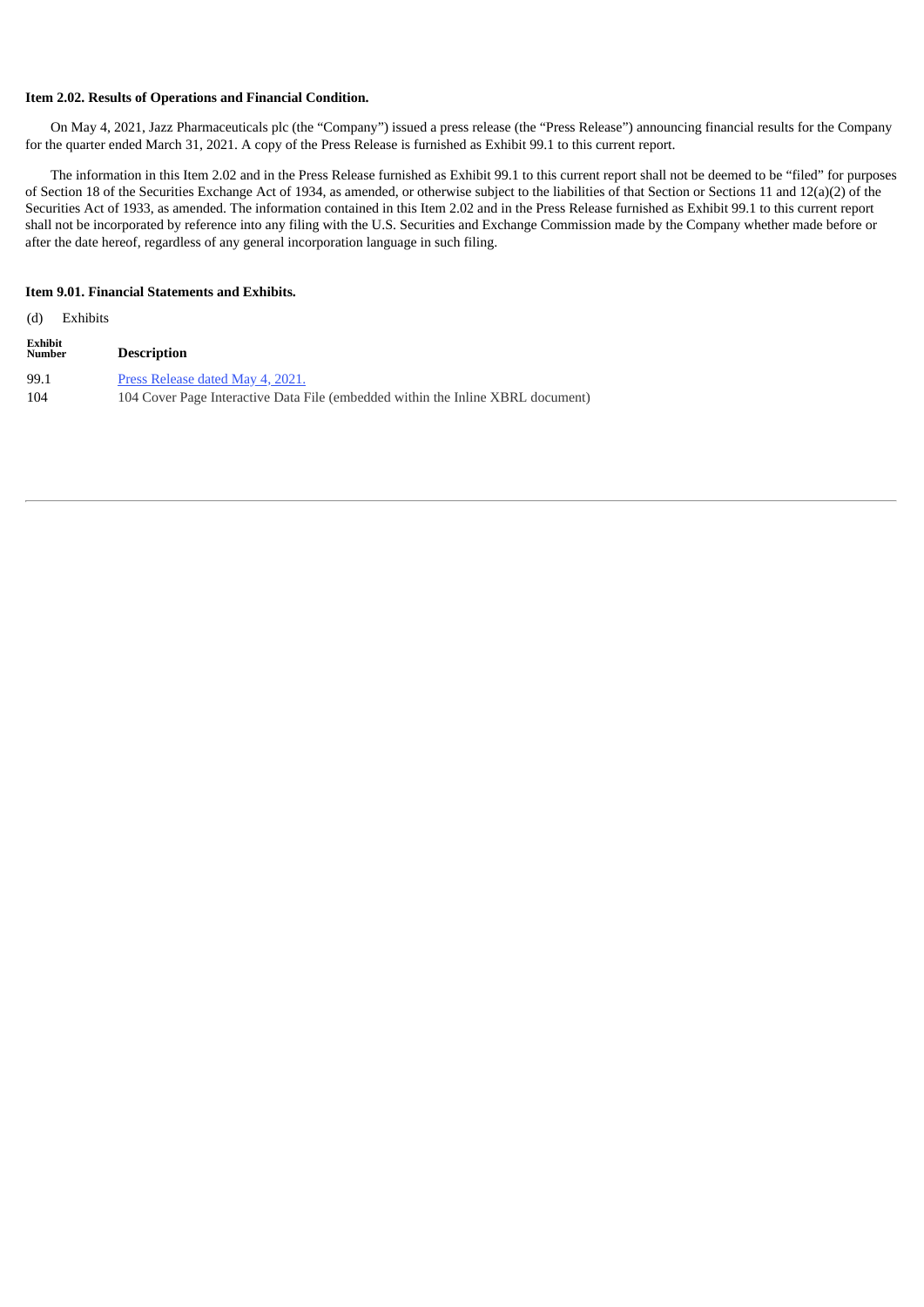#### **SIGNATURES**

Pursuant to the requirements of the Securities Exchange Act of 1934, the Registrant has duly caused this report to be signed on its behalf by the undersigned hereunto duly authorized.

### JAZZ PHARMACEUTICALS PUBLIC LIMITED COMPANY

| Bv:    | /s/ Renée Galá                                              |
|--------|-------------------------------------------------------------|
| Name:  | Renée Galá                                                  |
| Title: | <b>Executive Vice President and Chief Financial Officer</b> |

Date: May 4, 2021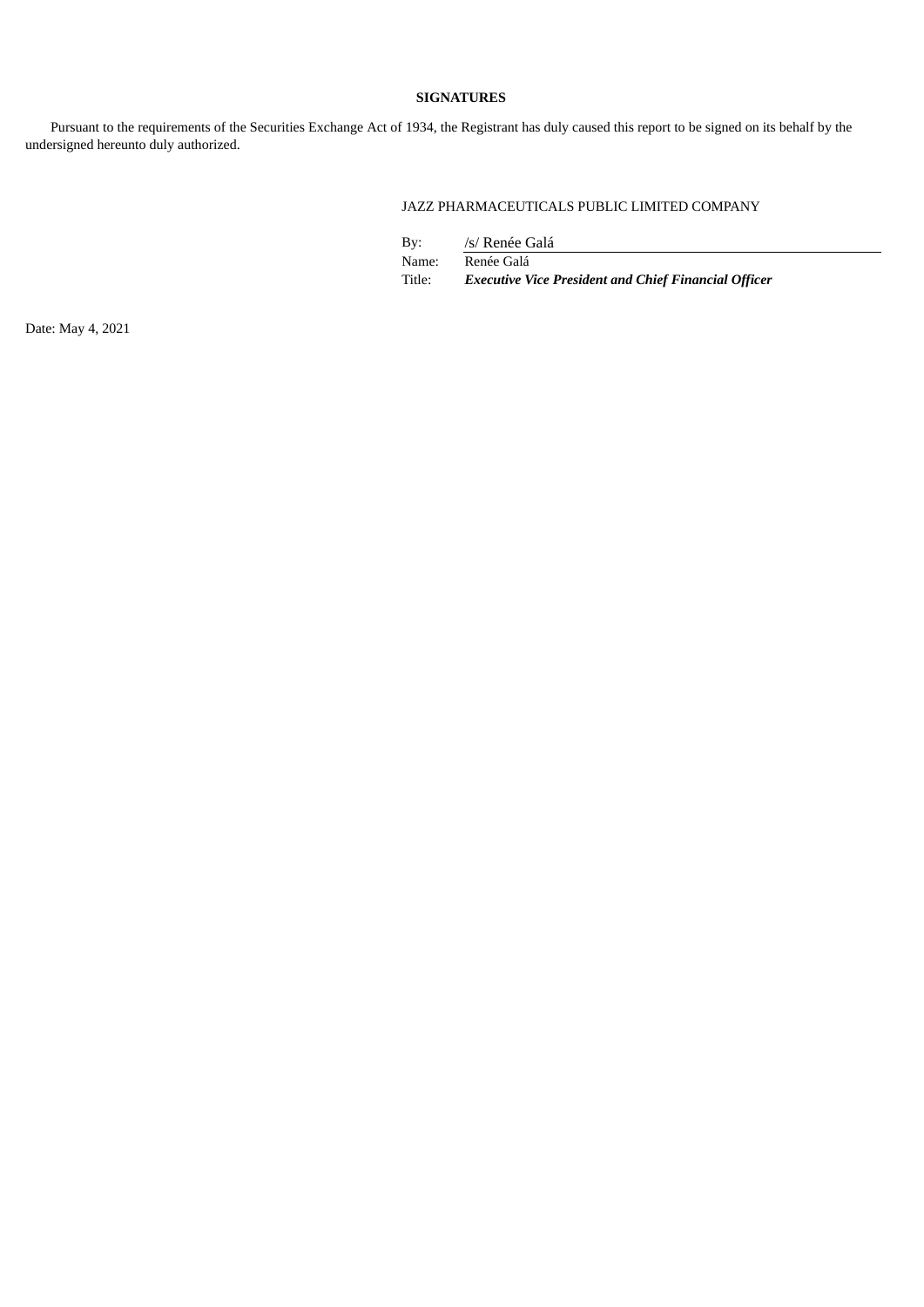<span id="page-3-0"></span>

### **JAZZ PHARMACEUTICALS ANNOUNCES FIRST QUARTER 2021 FINANCIAL RESULTS**

### **Strong Xywav™ Adoption With 3,900 Active Xywav Patients Exiting The First Quarter**

#### **Continued Zepzelca™ Growth Across Second-Line SCLC Setting**

#### **Xywav in Idiopathic Hypersomnia Granted FDA Priority Review and an August 12, 2021, PDUFA Target Action Date**

#### On Track to Close Acquisition of GW Pharmaceuticals plc in Early May, Creating an Innovative, High-Growth, Global **Biopharma Leader**

#### **Secured \$5.35 Billion Financing Including \$1.5 Billion Senior Secured Notes in Connection with GW Acquisition**

### **23% of Revenue from Recently Launched Products; Total Revenues Increased 14% to \$607.6 Million Compared to First Quarter 2020**

#### **2021 Total Revenue Guidance Affirmed at \$2.55 Billion to \$2.70 Billion**

DUBLIN, May 4, 2021 -- Jazz Pharmaceuticals plc (Nasdaq: JAZZ) today announced financial results for the first quarter of 2021 and affirmed financial guidance for 2021.

"Demand for Xywav is strong, as both patients and physicians embrace the health benefits associated with reducing daily sodium intake. We also continue to see robust uptake of Zepzelca among both platinum-resistant and platinum-sensitive small cell lung cancer patients, consistent with the positive feedback we've received on its profile," said Bruce Cozadd, chairman and chief executive officer of Jazz Pharmaceuticals. "We are on track to deliver significant revenue growth and diversification in 2022, are poised for two additional product launches this year and look forward to completing the acquisition of GW Pharmaceuticals this month, all key milestones in our transformation to an innovative biopharmaceutical company and neuroscience leader."

Robert Iannone, M.D., M.S.C.E., executive vice president, research and development and chief medical officer, added, "Across our R&D organization, we've continued our track record of strong execution. We presented positive Xywav data in idiopathic hypersomnia (IH) at the American Academy of Neurology Annual Meeting. We are also pleased to have announced that FDA granted priority review of Xywav in IH with a PDUFA goal date set for August 12, 2021, bringing us another step closer to delivering this important treatment to patients with IH, for whom there is currently no FDA-approved therapy. Further, our JZP458 program remains on track with a potential approval in mid-2021. I'm proud that our continued execution enables us to bring life-changing medicines to often overlooked patient groups with significant unmet need."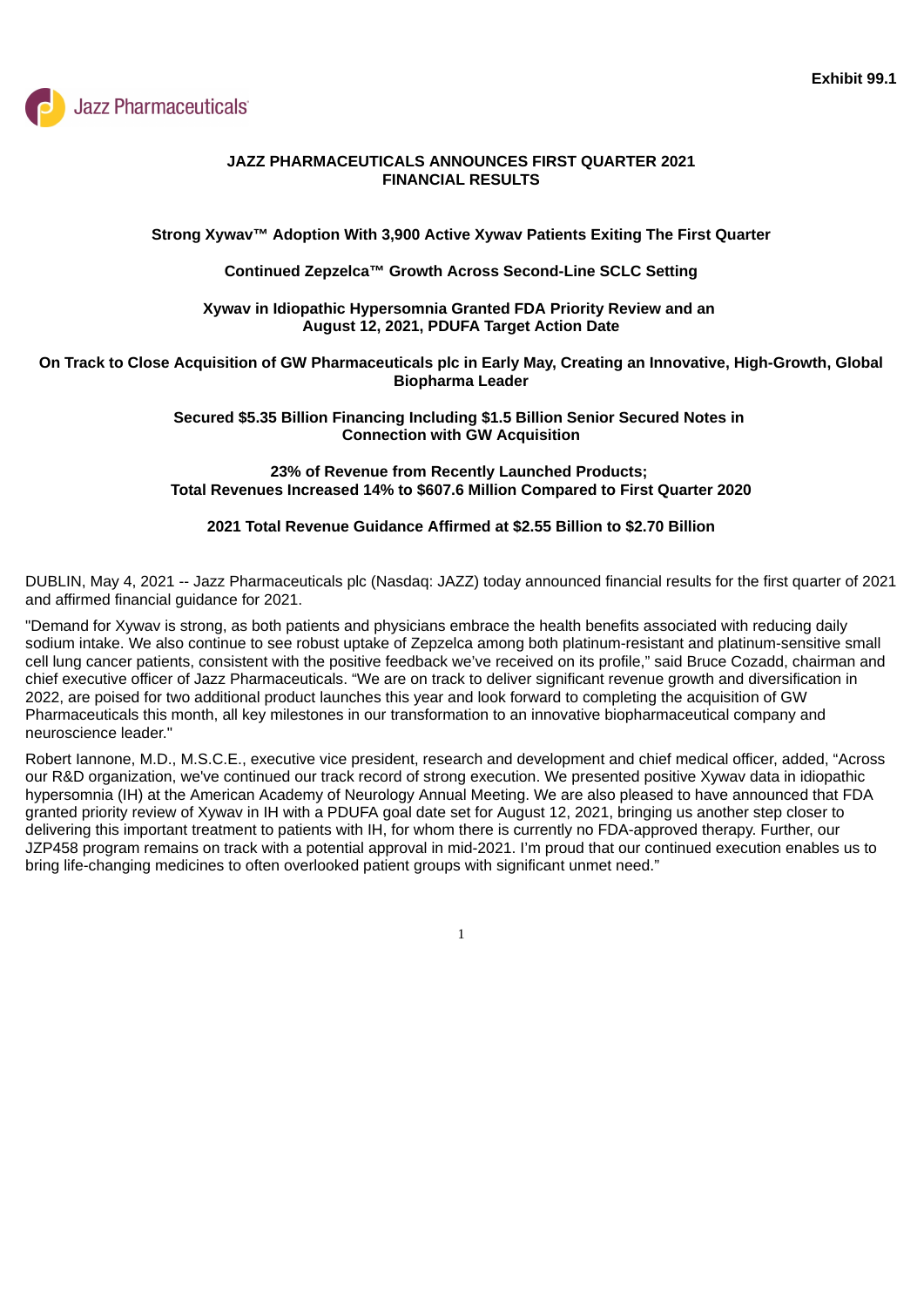### **Business Updates**

### **Corporate Development**

On February 3, 2021, the Company announced that it had entered into a definitive agreement to acquire GW Pharmaceuticals plc (GW) for \$220.00 per American Depositary Share, in the form of \$200 in cash and \$20 in Jazz ordinary shares, based on the volume weighted average price of Jazz ordinary shares on Nasdaq for the 15 consecutive trading day period beginning on the 18th trading day immediately preceding the closing date of the transaction, for a total value of approximately \$7.2 billion, or \$6.7 billion net of GW cash. The Company has secured \$5.35 billion of financing to support the GW transaction; \$1.5 billion as senior secured notes and a \$3.85 billion term loan. This financing structure supports the Company's rapid deleveraging to its stated targets.

All shareholder and regulatory approvals required for the acquisition have now been obtained. Completion of the acquisition remains subject to the sanction by the High Court of Justice of England and Wales (Court) and other customary closing conditions. The Court hearing to sanction the acquisition is currently scheduled for May 5, 2021, and the completion of the acquisition is expected to occur shortly thereafter. Upon close of the transaction, the combined company will be a leader in neuroscience with a global commercial and operational footprint, well positioned to maximize the value of its diversified portfolio.

#### **Neuroscience**

#### **Oxybate (Xyrem<sup>®</sup> and Xywav™):**

- Net product sales for the combined oxybate business increased 1% to \$411.0 million in the first quarter of 2021 compared to the same period in 2020.
- Average active oxybate patients on therapy were approximately 15,700 in the first quarter of 2021, an increase of approximately 4% compared to the same period in 2020.
- Strong Xywav uptake, coupled with utilization of our patient access programs, resulted in a 3% decrease in revenue bottle volume in the first quarter of 2021 compared to the same period in 2020.

**Xywav** (calcium, magnesium, potassium, and sodium oxybates) oral solution**:**

- *Xywav* net product sales were \$75.4 million in the first quarter of 2021.
- There were approximately 3,900 active patients on *Xywav* exiting the first quarter of 2021, following the U.S. launch in November 2020.
- The Company has achieved its goal of obtaining broad payer coverage, having entered into agreements with all three of the largest pharmacy benefit managers and coverage now at 80% of commercial lives. The Company continues to work with other payers to further expand coverage.

**Xyrem** (sodium oxybate) oral solution**:**

**•** *Xyrem* net product sales decreased 18% to \$335.6 million in the first quarter of 2021 compared to the same period in 2020.

#### **Xywav in Idiopathic Hypersomnia**

- **•** The U.S. Food and Drug Administration (FDA) has granted Priority Review Designation and confirmed the supplemental New Drug Application (sNDA) seeking approval for *Xywav* in adult patients with idiopathic hypersomnia (IH). The Prescription Drug Fee User Act (PDUFA) target action date for an FDA decision has been set for August 12, 2021, which is in line with the objective of launching in the fourth quarter of 2021.
- Positive Phase 3 trial results were presented at the American Academy of Neurology annual meeting in April 2021. The efficacy and safety results demonstrate the potential *Xywav* has for helping people living with IH, an often debilitating neurologic sleep disorder for which there are currently no approved treatments in the U.S.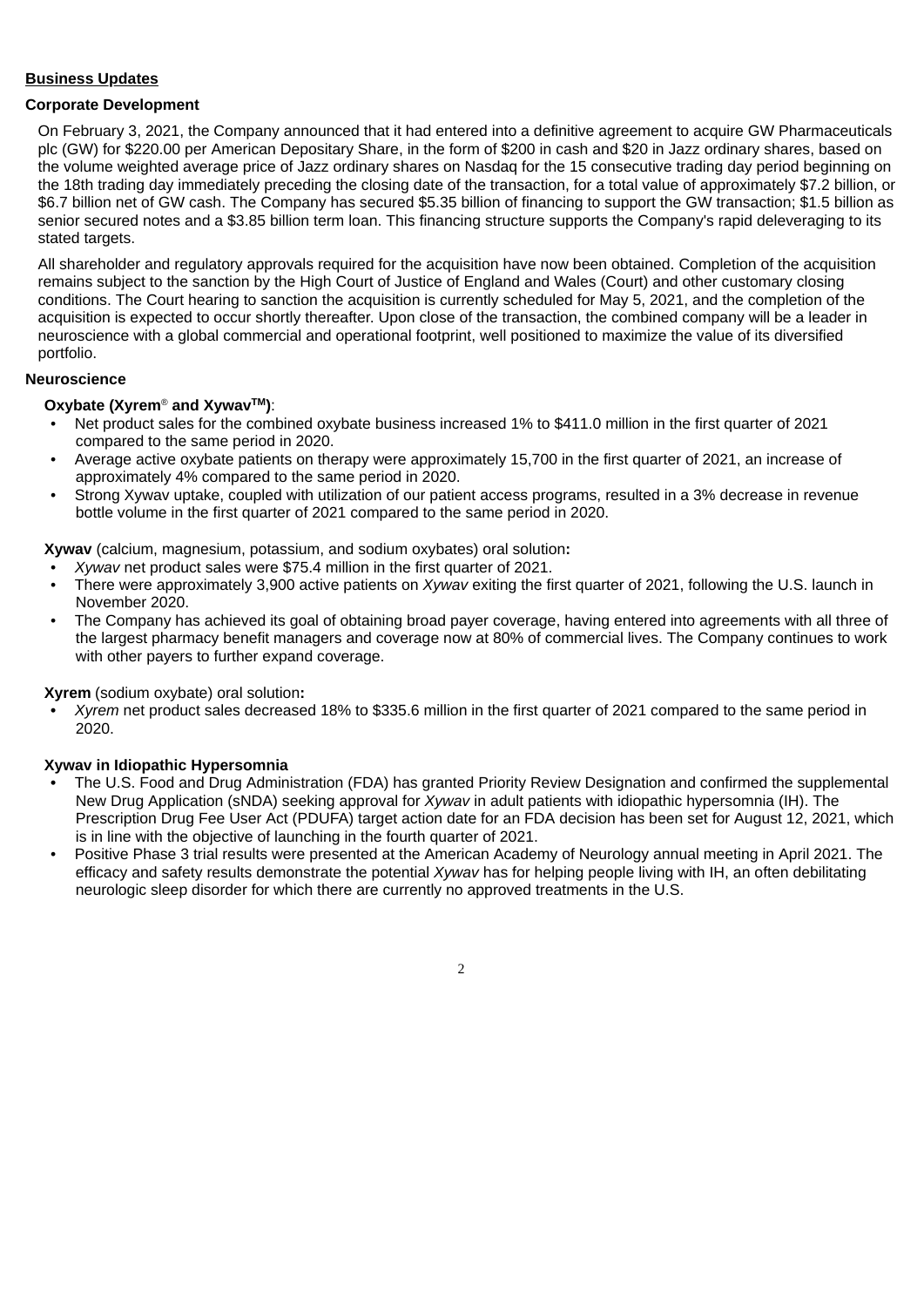**Sunosi**® (solriamfetol):

- *Sunosi* net product sales were \$11.6 million in the first quarter of 2021, compared to \$1.9 million in the same period of 2020 following the U.S. launch in July 2019.
- In the first quarter of 2021, U.S. prescriptions increased 10% compared to the fourth quarter of 2020.

### **JZP385:**

- JZP385, a highly selective modulator of T-type calcium channels, is in clinical development for the potential treatment of essential tremor.
- The Company expects to initiate a Phase 2b trial in mid-2021.

### **JZP150:**

- JZP150, a fatty acid amide hydrolase (FAAH) inhibitor, is in clinical development for the potential treatment of posttraumatic stress disorder.
- The Company expects to initiate a Phase 2 trial in late 2021.

## **Oncology**

**Zepzelca**™ (lurbinectedin)**:**

- *Zepzelca* net product sales were \$54.3 million in the first quarter of 2021, with continued growth across both platinumresistant and platinum-sensitive patients in second-line small cell lung cancer (SCLC). Zepzelca was launched in the U.S. in July 2020.
- The Company anticipates initiating a Phase 3 trial evaluating immunotherapy plus lurbinectedin maintenance therapy, compared to immunotherapy alone, in patients with extensive-stage SCLC after induction chemotherapy in 2021.
- The Company and Pharma Mar, S.A. (PharmaMar) continue to engage with FDA regarding the confirmatory data package.

**JZP458** (recombinant *Erwinia* asparaginase):

- In December 2020, the Company initiated the submission of a Biologics License Application (BLA) to FDA for JZP458 for intramuscular use as a component of a multi-agent chemotherapeutic regimen for the treatment of Acute Lymphoblastic Leukemia (ALL) or Lymphoblastic Lymphoma (LBL) in adult and pediatric patients who have developed hypersensitivity or silent inactivation to *E. coli*-derived asparaginase.
- The BLA will be reviewed under the Real Time Oncology Review program (RTOR) an initiative of FDA's Oncology Center of Excellence designed to expedite the delivery of safe and effective cancer treatments to patients.
- **•** The Company is targeting a mid-2021 launch in the U.S., subject to FDA approval.
- The Company continues to prioritize global development of JZP458 with the objective of ensuring that ALL/LBL patients have access to a reliably-produced, high-quality recombinant asparaginase.
- Enrollment in the pivotal Phase 2/3 trial continues beyond the current RTOR submission, with the recent initiation of the intravenous cohort.

**Vyxeos** (daunorubicin and cytarabine) liposome for injection**:** ®

- *Vyxeos* net product sales increased 1% to \$33.2 million in the first quarter of 2021 compared to the same period in 2020.
- **•** FDA approved a revised label for *Vyxeos* to include a new indication for newly-diagnosed therapy-related acute myeloid leukemia (t-AML) or AML with myelodysplasia-related changes (AML-MRC) in pediatric patients aged one year and older.

Defitelio<sup>®</sup> (defibrotide sodium) / defibrotide:

**•** *Defitelio*/defibrotide net product sales increased 5% to \$49.6 million in the first quarter of 2021 compared to the same period in 2020.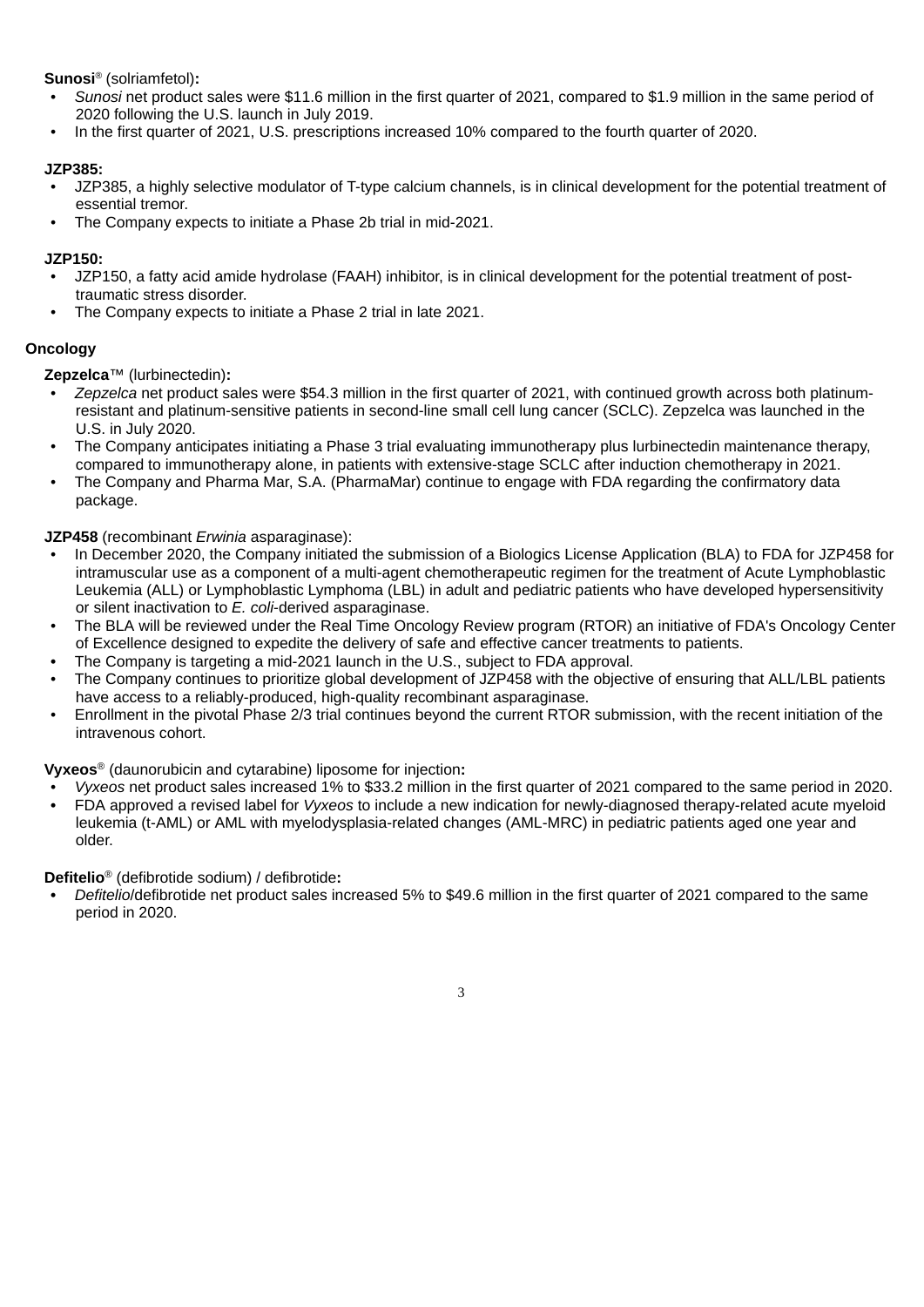### **Erwinaze** / **Erwinase** (asparaginase *Erwinia chrysanthemi*)**:** ® ®

- *Erwinaze/Erwinase* net product sales increased 9% to \$41.1 million in the first quarter of 2021 compared to \$37.7 million for the same period in 2020.
- The Company's agreement with Porton Biopharma Limited terminated on December 31, 2020. The Company has the right to sell certain Erwinaze inventory post-termination and expects to distribute this Erwinaze inventory during the first half of 2021. Once sales of available inventory are complete, the Company will cease recording net sales of Erwinaze.

#### **Financial Highlights**

 $\overline{\phantom{a}}$  , where  $\overline{\phantom{a}}$  , where  $\overline{\phantom{a}}$  , where  $\overline{\phantom{a}}$ 

|                                          |    | <b>Three Months Ended</b><br>March 31, |      |            |
|------------------------------------------|----|----------------------------------------|------|------------|
| (In thousands, except per share amounts) |    | 2021                                   |      | 2020       |
| Total revenues                           |    | 607.581                                | \$.  | 534.726    |
| GAAP net income (loss)                   | ۰  | 121.832                                | S    | (157, 833) |
| Adjusted net income <sup>1</sup>         | \$ | 228,819                                | -S   | 25,833     |
| <b>GAAP EPS</b>                          | £. | 2.09                                   | - 36 | (2.82)     |
| Adjusted EPS <sup>1</sup>                | \$ | 3.92                                   |      | 0.45       |

<sup>1.</sup> Commencing in 2020, following consultation with the staff of the Division of Corporation Finance of the U.S. Securities and Exchange Commission, the Company no longer excludes upfront and milestone payments from the Company's non-GAAP adjusted net income, its line item components and non-GAAP adjusted EPS. See "Non-GAAP Financial Measures" below.

GAAP net income for the first quarter of 2021 was \$121.8 million, or \$2.09 per diluted share, compared to a GAAP net loss of \$157.8 million, or \$2.82 per diluted share, for the first quarter of 2020. Non-GAAP adjusted net income for the first quarter of 2021 was \$228.8 million, or \$3.92 per diluted share, compared to \$25.8 million, or \$0.45 per diluted share, for the first quarter of 2020.

The GAAP net loss and non-GAAP adjusted net income for the first quarter of 2020 included the post-tax impact of a \$200.0 million upfront payment made to PharmaMar for the exclusive U.S. commercialization and development rights to Zepzelca. The GAAP net loss for the first quarter of 2020 also included the post-tax impact of an impairment charge of \$136.1 million following the Company's decision to stop enrollment in its Phase 3 clinical trial of defibrotide for the prevention of veno-occlusive disease (VOD).

Reconciliations of applicable GAAP reported to non-GAAP adjusted information are included at the end of this press release.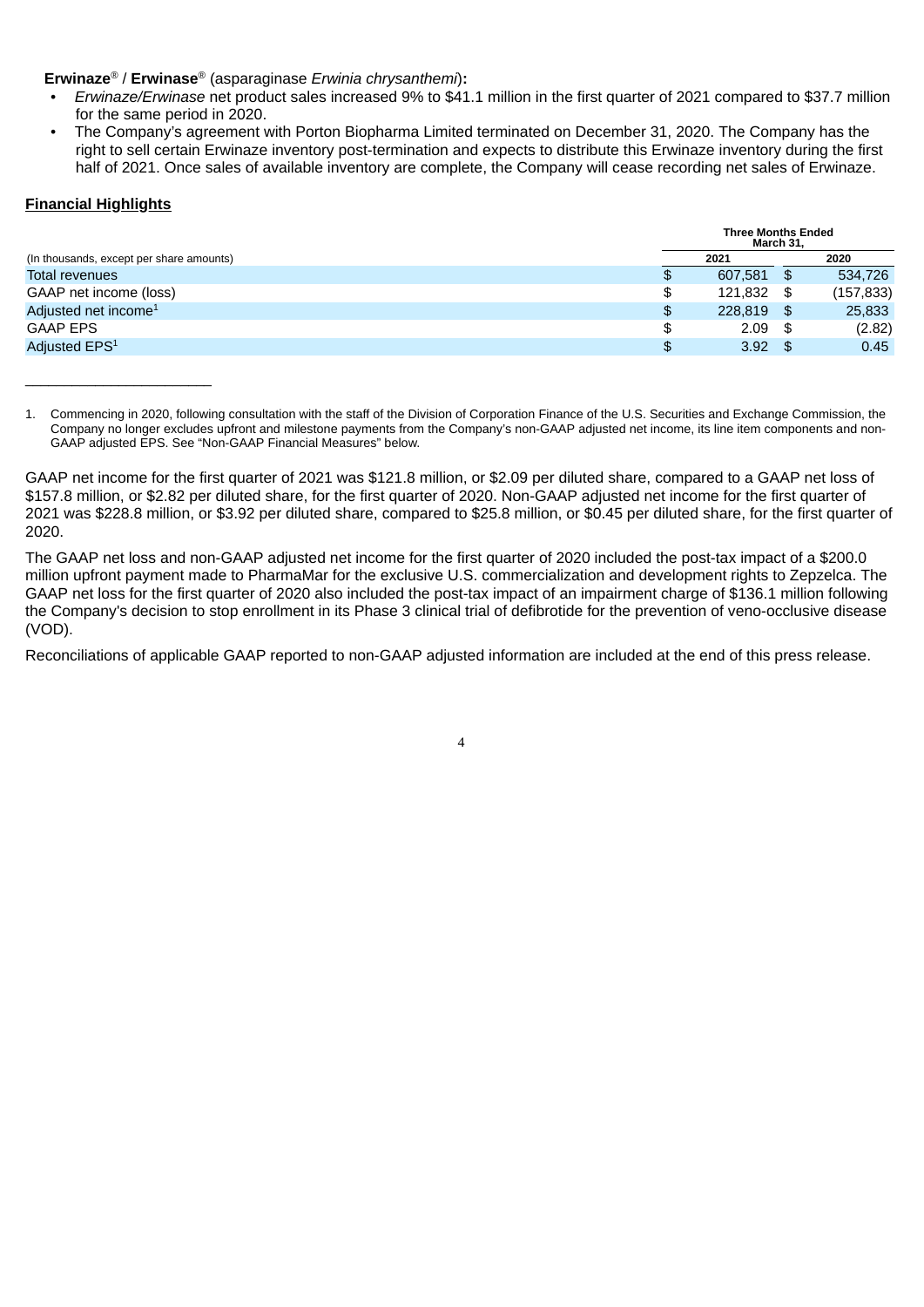### **Total Revenues**

|                                                                           | <b>Three Months Ended</b><br>March 31, |         |      |         |
|---------------------------------------------------------------------------|----------------------------------------|---------|------|---------|
| (In thousands)                                                            |                                        | 2021    |      | 2020    |
| Xyrem® (sodium oxybate) oral solution                                     | \$                                     | 335,550 | - \$ | 407,875 |
| Xywav™ (calcium, magnesium, potassium, and sodium oxybates) oral solution |                                        | 75,416  |      |         |
| <b>Total Oxybate</b>                                                      |                                        | 410,966 |      | 407,875 |
| Sunosi <sup>®</sup> (solriamfetol)                                        |                                        | 11,606  |      | 1,924   |
| <b>Total Neuroscience</b>                                                 |                                        | 422,572 |      | 409,799 |
| Zepzelca™ (lurbinectedin)                                                 |                                        | 54,334  |      |         |
| Vyxeos® (daunorubicin and cytarabine) liposome for injection              |                                        | 33,155  |      | 32,720  |
| Defitelio <sup>®</sup> (defibrotide sodium) / defibrotide                 |                                        | 49,619  |      | 47,432  |
| Erwinaze® / Erwinase® (asparaginase Erwinia chrysanthemi)                 |                                        | 41,068  |      | 37,732  |
| <b>Total Oncology</b>                                                     |                                        | 178,176 |      | 117,884 |
| Other                                                                     |                                        | 2,783   |      | 2,522   |
| Product sales, net                                                        |                                        | 603,531 |      | 530,205 |
| Royalties and contract revenues                                           |                                        | 4,050   |      | 4,521   |
| Total revenues                                                            |                                        | 607.581 |      | 534.726 |

Total revenues increased 14% in the first quarter of 2021 compared to the same period in 2020.

- Products launched since 2019 accounted for 23% of total net product sales in the first quarter of 2021.
- Neuroscience net product sales in the first quarter of 2021 increased 3% to \$422.6 million compared to the same period in 2020 and oxybate net product sales increased to \$411.0 million led by strong Xywav net product sales of \$75.4 million partially offset by a decrease in Xyrem net product sales driven by the strong adoption of Xywav by existing Xyrem patients. Oxybate revenue bottle volumes were impacted by our patient access programs. Sunosi net product sales increased by \$9.7 million compared to the first quarter of 2020.
- Oncology net product sales in the first quarter of 2021 increased 51% to \$178.2 million compared to the same period in 2020 driven primarily by robust Zepzelca net product sales of \$54.3 million. Zepzelca launched in the U.S. in July 2020.

### **Operating Expenses and Effective Tax Rate**

|                                              | <b>Three Months Ended</b><br>March 31, |         |    |           |  |
|----------------------------------------------|----------------------------------------|---------|----|-----------|--|
| (In thousands, except percentages)           |                                        | 2021    |    | 2020      |  |
| GAAP:                                        |                                        |         |    |           |  |
| Cost of product sales                        | \$                                     | 40.189  | \$ | 28,657    |  |
| Gross margin                                 |                                        | 93.3%   |    | 94.6 %    |  |
| Selling, general and administrative          | \$                                     | 260,508 | \$ | 208,400   |  |
| % of total revenues                          |                                        | 42.9 %  |    | 39.0 %    |  |
| Research and development                     | \$                                     | 76.573  | \$ | 86.107    |  |
| % of total revenues                          |                                        | 12.6%   |    | 16.1%     |  |
| Acquired in-process research and development | \$                                     |         | \$ | 202.250   |  |
| Impairment charge                            | \$                                     |         | \$ | 136,139   |  |
| Income tax provision (benefit)               | \$                                     | 18.019  | \$ | (51, 287) |  |
| Effective tax rate                           |                                        | 13.3 %  |    | 24.5 %    |  |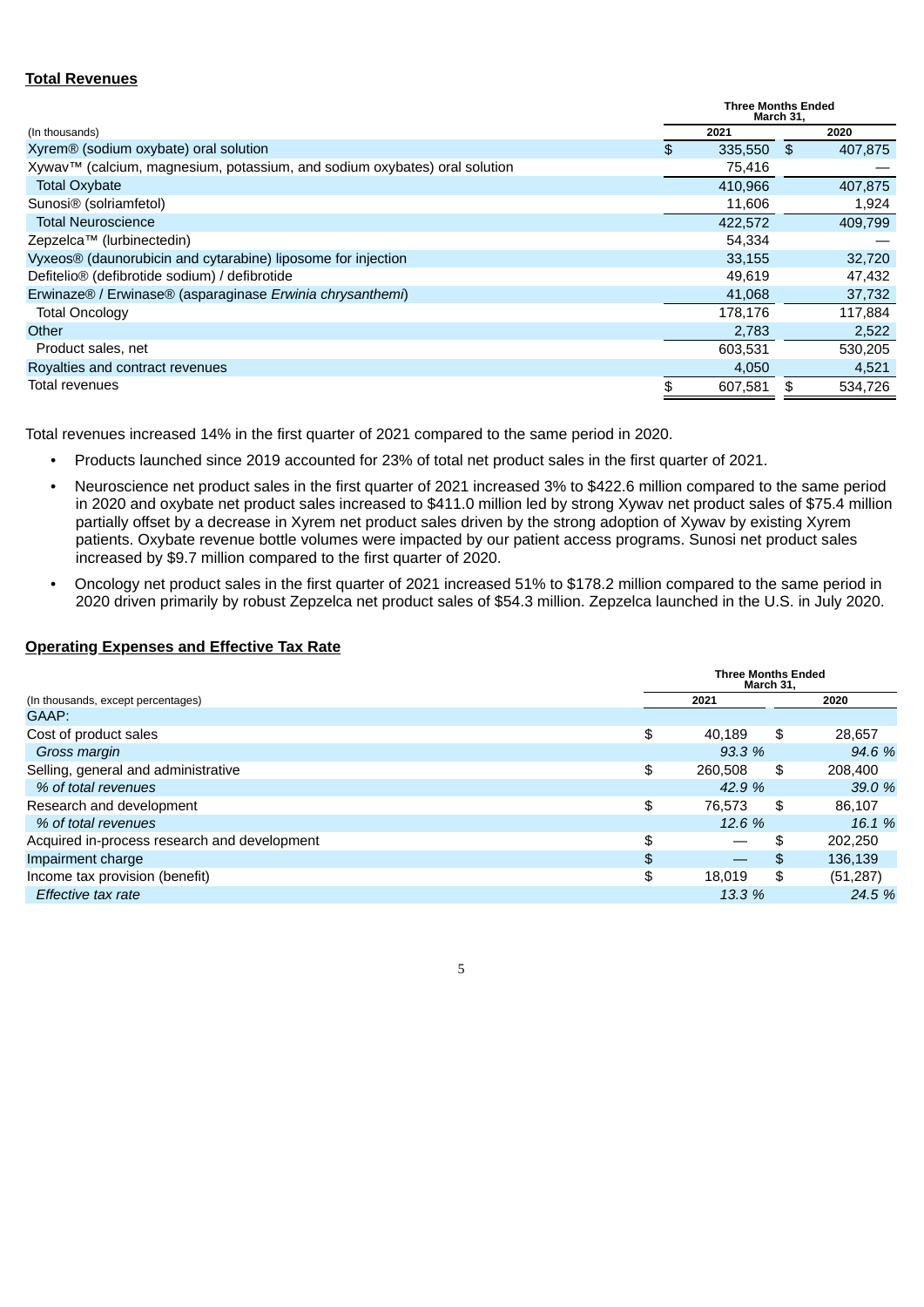|                                              |    | <b>Three Months Ended</b><br>March 31. |         |  |  |  |
|----------------------------------------------|----|----------------------------------------|---------|--|--|--|
| (In thousands, except percentages)           |    | 2021                                   | 2020    |  |  |  |
| Non-GAAP adjusted:                           |    |                                        |         |  |  |  |
| Cost of product sales                        | \$ | \$<br>38.193                           | 26,984  |  |  |  |
| Gross margin                                 |    | 93.7 %                                 | 94.9 %  |  |  |  |
| Selling, general and administrative          | \$ | 228,400<br>\$                          | 187,804 |  |  |  |
| % of total revenues                          |    | 37.6 %                                 | 35.1%   |  |  |  |
| Research and development                     | \$ | \$<br>67.930                           | 79,722  |  |  |  |
| % of total revenues                          |    | 11.2%                                  | 14.9 %  |  |  |  |
| Acquired in-process research and development | \$ | \$                                     | 202.250 |  |  |  |
| Income tax provision                         | \$ | \$<br>37,659                           | 4.687   |  |  |  |
| Effective tax rate                           |    | 14.4 %                                 | 15.4 %  |  |  |  |

Operating expenses changed over the prior year periods primarily due to the following:

- Selling, general and administrative (SG&A) expenses increased in the first quarter of 2021 compared to the same period in 2020 on a GAAP and on a non-GAAP adjusted basis primarily due to increased investment in sales, marketing and launch activities with the commencement of the Sunosi direct-to-consumer television marketing campaign and the continuation of the launches of Xywav and Zepzelca in the U.S., as well as an increase in other expenses primarily related to the expansion of the commercial operations. SG&A expenses in the first quarter of 2021 on a GAAP basis also included transaction expenses related to the proposed GW acquisition.
- Research and development expenses decreased in the first quarter of 2021 compared to the same period in 2020, on a GAAP and on a non-GAAP adjusted basis, primarily due to a decrease in expenses related to the Company's clinical programs.
- Acquired in-process research and development (IPR&D) expense in the first quarter of 2020 on a GAAP and on a non-GAAP adjusted basis primarily related to a \$200.0 million upfront payment to PharmaMar for the exclusive U.S. commercialization and development rights to Zepzelca.
- In the first quarter of 2020, the Company recorded an impairment charge of \$136.1 million on a GAAP basis following the Company's decision to stop enrollment in its Phase 3 clinical trial of defibrotide for the prevention of VOD.
- The effective tax rate for the first quarter of 2021 compared to the same period in 2020 decreased on a GAAP basis primarily due to the impact of the defibrotide IPR&D asset impairment charge, the acquired IPR&D expense primarily relating to the \$200.0 million upfront payment to PharmaMar, and changes in income mix among the various jurisdictions in which we operate.

## **Cash Flow and Balance Sheet**

As of March 31, 2021, cash, cash equivalents and investments were \$2.4 billion, and the outstanding principal balance of the Company's long-term debt was \$2.4 billion. In the first quarter of 2021, the Company generated \$285.0 million of cash from operations.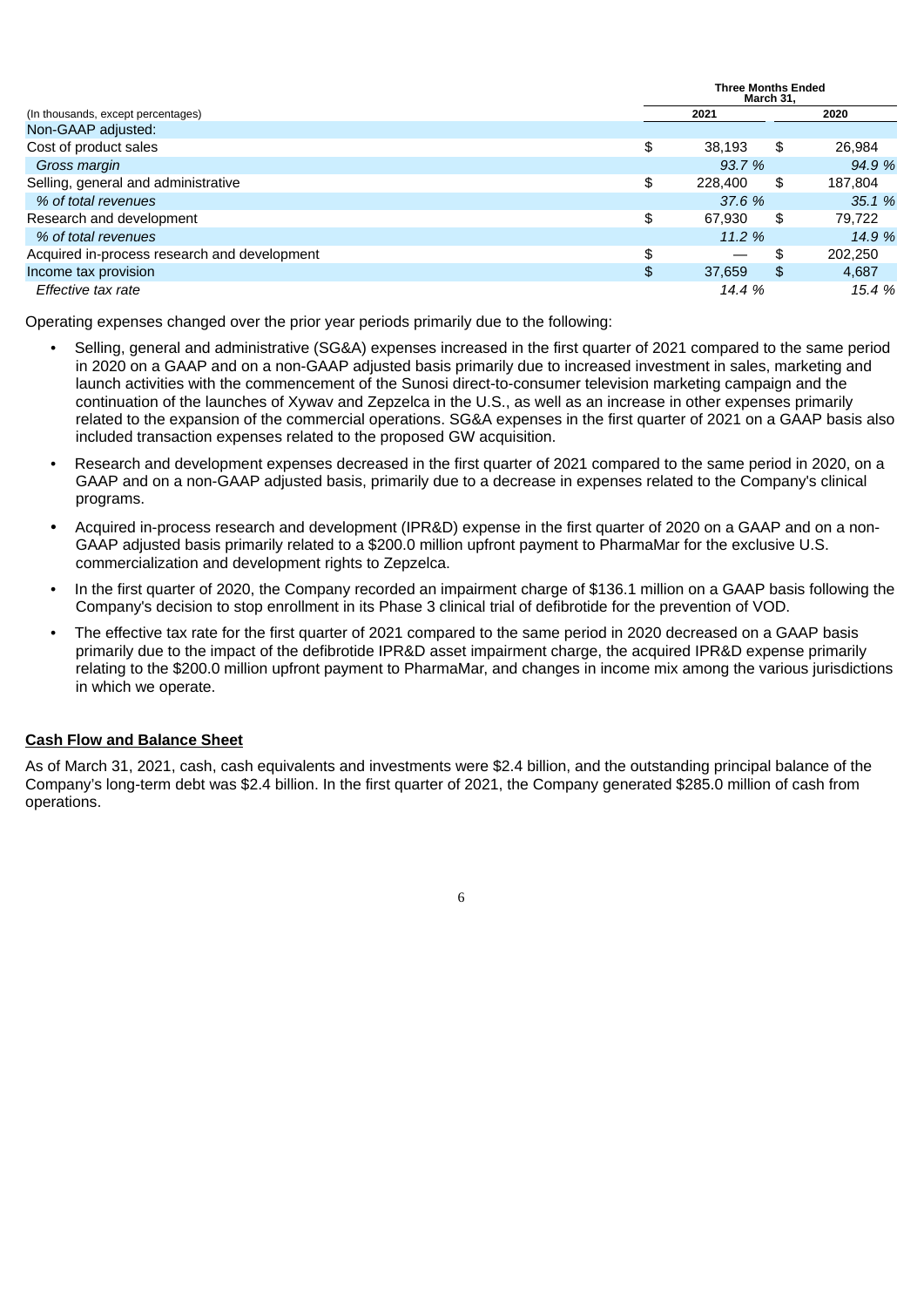## **2021 Financial Guidance 1**

The Company is affirming its full year 2021 financial guidance as follows:

| (In millions)           | Guidance          |
|-------------------------|-------------------|
| <b>Revenues</b>         | \$2,550 - \$2,700 |
| Total net product sales | \$2,540 - \$2,685 |
| -Neuroscience           | \$1,785 - \$1,885 |
| -Oncology               | \$715 - \$835     |

| (In millions, except per share amounts and percentages) | <b>GAAP</b>       | <b>Non-GAAP</b>                |
|---------------------------------------------------------|-------------------|--------------------------------|
| Gross margin %                                          | 93%               | $93\%^{2,6}$                   |
| SG&A expenses                                           | $$1.032 - $1.100$ | $$905 - $945^{3,6}$            |
| SG&A expenses as % of total revenues                    | $38\% - 43\%$     | 34% - 37%                      |
| <b>R&amp;D Expenses</b>                                 | $$365 - $410$     | $$330 - $370^{4,6}$            |
| R&D expenses as % of total revenues                     | 14% - 16%         | 12% - 15%                      |
| Effective tax rate                                      | 18% - 20%         | $16\% - 18\%$ <sup>5,6</sup>   |
| Net income per diluted share                            | $$8.30 - $10.45$  | $$15.65 - $16.85$ <sup>6</sup> |

\_\_\_\_\_\_\_\_\_\_\_\_\_\_\_\_\_\_\_\_\_\_\_\_\_\_\_\_ 1. Jazz Pharmaceuticals' full year 2021 guidance is provided on a standalone basis and does not reflect the impact of the proposed acquisition of GW Pharmaceuticals. Jazz Pharmaceuticals plans to provide updated guidance following the close of the planned transaction.

2. Excludes \$8-\$10 million of share-based compensation expense from estimated GAAP gross margin.

- 3. Excludes \$102-\$115 million of share-based compensation expense and \$25-\$40 million of expenses relating to the proposed acquisition, which are
- expected to be incurred prior to the transaction close, from estimated GAAP SG&A expenses.
- 4. Excludes \$35-\$40 million of share-based compensation expense from estimated GAAP R&D expenses.
- 5. Excludes the income tax effect of adjustments between GAAP reported and non-GAAP adjusted net income.
- 6. See "Non-GAAP Financial Measures" below. Reconciliations of non-GAAP adjusted guidance measures are included above and in the table titled "Reconciliation of GAAP to Non-GAAP Adjusted 2021 Net Income Guidance" at the end of this press release.

### **Conference Call Details**

Jazz Pharmaceuticals will host an investor conference call and live audio webcast today at 4:30 p.m. ET (9:30 p.m. IST) to provide a business and financial update and discuss its 2021 first quarter results. The live webcast may be accessed from the Investors section of the Company's website at www.jazzpharmaceuticals.com. Please connect to the website prior to the start of the conference call to ensure adequate time for any software downloads that may be necessary. Investors may participate in the conference call by dialing +1 855 353 7924 in the U.S., or +1 503 343 6056 outside the U.S., and entering passcode 8765706.

A replay of the conference call will be available through May 11, 2021 by dialing +1 855 859 2056 in the U.S., or +1 404 537 3406 outside the U.S., and entering passcode 8765706. An archived version of the webcast will be available for at least one week in the Investors section of the Company's website at www.jazzpharmaceuticals.com.

### **About Jazz Pharmaceuticals**

Jazz Pharmaceuticals plc (Nasdaq: JAZZ) is a global biopharmaceutical company dedicated to developing and commercializing life-changing medicines that transform the lives of patients with serious diseases — often with limited or no options. We have a diverse portfolio of marketed medicines and novel product candidates, from early- to late-stage development, in key therapeutic areas. Our focus is in neuroscience, including sleep and movement disorders, and in oncology, including hematologic malignancies and solid tumors. We actively explore new options for patients including novel compounds, small molecules, biologics and innovative delivery technologies. Jazz is headquartered in Dublin, Ireland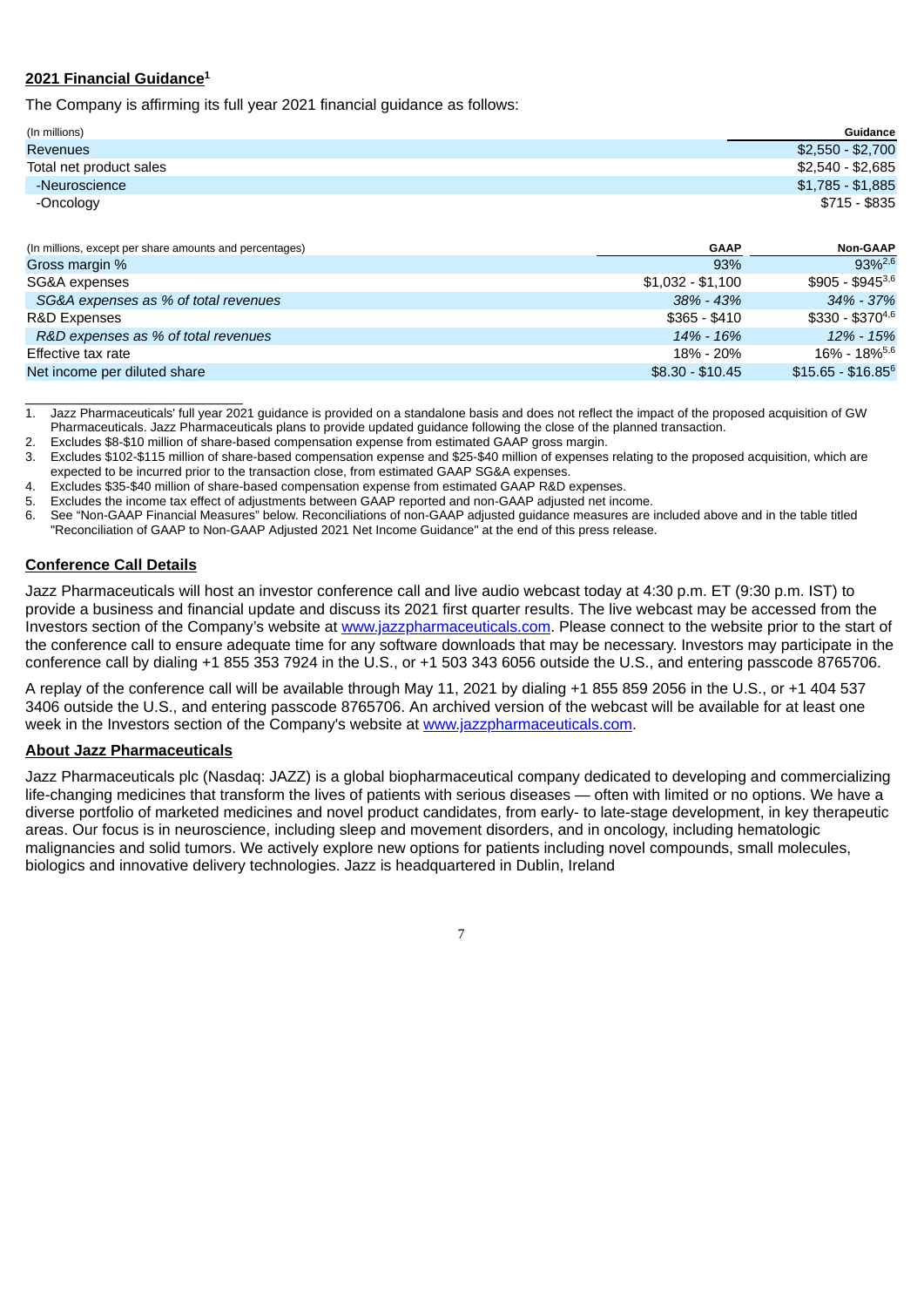and has employees around the globe, serving patients in more than 90 countries. For more information, please visit www.jazzpharmaceuticals.com and follow @JazzPharma on Twitter.

#### **Non-GAAP Financial Measures**

To supplement Jazz Pharmaceuticals' financial results and guidance presented in accordance with U.S. generally accepted accounting principles (GAAP), the Company uses certain non-GAAP (also referred to as adjusted or non-GAAP adjusted) financial measures in this press release and the accompanying tables. In particular, the Company presents non-GAAP adjusted net income (and the related per share measure) and its line item components, as well as certain non-GAAP adjusted financial measures derived therefrom, including non-GAAP adjusted gross margin percentage and non-GAAP adjusted effective tax rate. Non-GAAP adjusted net income (and the related per share measure) and its line item components exclude from GAAP reported net income (and the related per share measure) and its line item components certain items, as detailed in the reconciliation tables that follow, and in the case of non-GAAP adjusted net income (and the related per share measure), adjust for the income tax effect of non-GAAP adjustments. In this regard, the components of non-GAAP adjusted net income, including non-GAAP cost of product sales, non-GAAP SG&A expenses and non-GAAP R&D expenses, are income statement line items prepared on the same basis as, and therefore components of, the overall non-GAAP adjusted net income measure.

The Company believes that each of these non-GAAP financial measures provides useful supplementary information to, and facilitates additional analysis by, investors and analysts. In particular, the Company believes that each of these non-GAAP financial measures, when considered together with the Company's financial information prepared in accordance with GAAP, can enhance investors' and analysts' ability to meaningfully compare the Company's results from period to period and to its forwardlooking guidance, and to identify operating trends in the Company's business. In addition, these non-GAAP financial measures are regularly used by investors and analysts to model and track the Company's financial performance. Jazz Pharmaceuticals' management also regularly uses these non-GAAP financial measures internally to understand, manage and evaluate the Company's business and to make operating decisions, and compensation of executives is based in part on certain of these non-GAAP financial measures. Because these non-GAAP financial measures are important internal measurements for Jazz Pharmaceuticals' management, the Company also believes that these non-GAAP financial measures are useful to investors and analysts since these measures allow for greater transparency with respect to key financial metrics the Company uses in assessing its own operating performance and making operating decisions.

These non-GAAP financial measures are not meant to be considered in isolation or as a substitute for comparable GAAP measures; should be read in conjunction with the Company's consolidated financial statements prepared in accordance with GAAP; have no standardized meaning prescribed by GAAP; and are not prepared under any comprehensive set of accounting rules or principles. In addition, from time to time in the future there may be other items that the Company may exclude for purposes of its non-GAAP financial measures; and the Company has ceased, and may in the future cease, to exclude items that it has historically excluded for purposes of its non-GAAP financial measures. For example, commencing in 2020, the Company no longer excludes upfront and milestone payments from the Company's non-GAAP adjusted net income, its line item components and non-GAAP adjusted EPS. Likewise, the Company may determine to modify the nature of its adjustments to arrive at its non-GAAP financial measures. Because of the non-standardized definitions of non-GAAP financial measures, the non-GAAP financial measures as used by Jazz Pharmaceuticals in this press release and the accompanying tables have limits in their usefulness to investors and may be calculated differently from, and therefore may not be directly comparable to, similarly titled measures used by other companies.

#### **"Safe Harbor" Statement under the Private Securities Litigation Reform Act of 1995**

This press release contains forward-looking statements, including, but not limited to, statements related to Jazz Pharmaceuticals' growth prospects and future financial and operating results, including the company's 2021 financial guidance and the company's expectations related thereto; the company delivering significant revenue diversification in 2022; statements about the company's 2021 commercial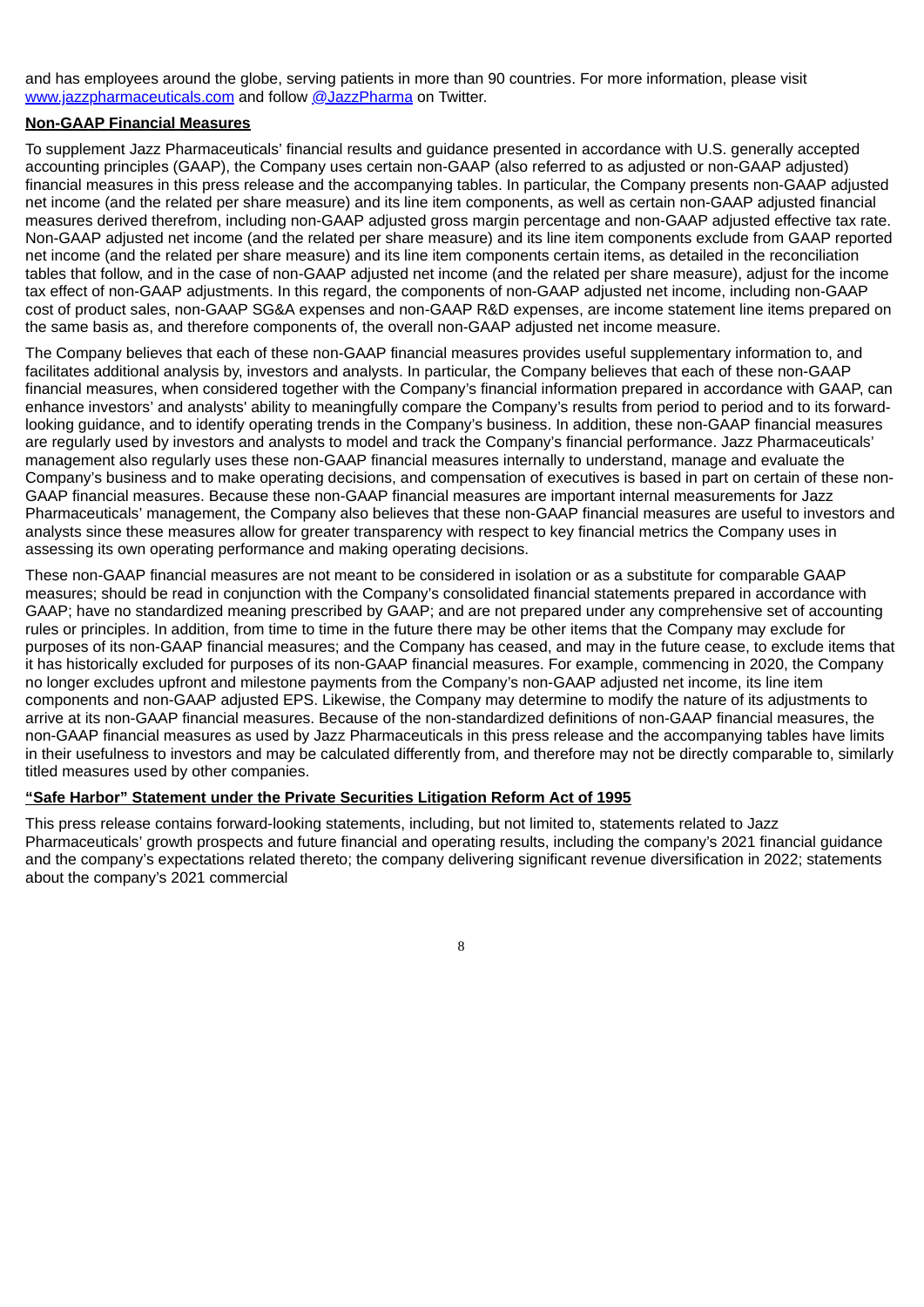and R&D objectives, including statements regarding potential regulatory approvals, initiation of clinical development trials, and expansion and diversification of the company's pipeline and business; the potential of Xywav in IH; statements related to the proposed acquisition of GW Pharmaceuticals and the anticipated timing, results and benefits thereof; the company working to further expand commercial payer coverage for Xywav; the company's objective of ensuring that ALL/LBL patients have access to a reliably produced, high-quality recombinant asparaginase; the company's expected clinical development, regulatory submissions and product launches, and the timing thereof; expected initiations of JZP385, JZP150 and Zepzelca trials and the timing thereof; the company's expectations regarding the distribution of Erwinaze; the company's financing structure supporting the company's rapid deleveraging and positioning the company to meet its stated leverage targets; and other statements that are not historical facts. These forward-looking statements are based on the company's current plans, objectives, estimates, expectations and intentions and inherently involve significant risks and uncertainties.

Actual results and the timing of events could differ materially from those anticipated in such forward- looking statements as a result of these risks and uncertainties, which include, without limitation, risks and uncertainties associated with: Jazz Pharmaceuticals' and GW Pharmaceuticals' ability to complete the acquisition on the proposed terms or on the anticipated timeline, or at all, including risks and uncertainties related to securing the sanction of the High Court of Justice of England and Wales and satisfaction of other closing conditions to consummate the acquisition; the occurrence of any event, change or other circumstance that could give rise to the termination of the definitive transaction agreement relating to the proposed transaction; risks related to diverting the attention of GW Pharmaceuticals and Jazz Pharmaceuticals management from ongoing business operations; failure to realize the expected benefits of the acquisition; significant transaction costs and/or unknown or inestimable liabilities; the risk that GW Pharmaceuticals' business will not be integrated successfully or that such integration may be more difficult, time-consuming or costly than expected; Jazz Pharmaceuticals' ability to obtain the expected financing to consummate the acquisition; risks related to future opportunities and plans for the combined company, including the uncertainty of expected future regulatory filings, financial performance and results of the combined company following completion of the acquisition; GW Pharmaceuticals' dependence on the successful commercialization of Epidiolex/Epidyolex and the uncertain market potential of Epidiolex; pharmaceutical product development and the uncertainty of clinical success; the regulatory approval process, including the risks that GW Pharmaceuticals may be unable to submit anticipated regulatory filings on the timeframe anticipated, or at all, or that GW Pharmaceuticals may be unable to obtain regulatory approvals of any of its product candidates, including nabiximols and Epidiolex for additional indications, in a timely manner or at all; disruption from the proposed acquisition of GW Pharmaceuticals, making it more difficult to conduct business as usual or maintain relationships with customers, employees or suppliers; the possibility that, if Jazz Pharmaceuticals does not achieve the perceived benefits of the acquisition as rapidly or to the extent anticipated by financial analysts or investors, the market price of Jazz Pharmaceuticals' ordinary shares could decline; regulatory initiatives and changes in tax laws; market volatility; the ultimate duration and severity of the COVID-19 pandemic and resulting global economic, financial, and healthcare system disruptions and the current and potential future negative impacts to the company's business operations and financial results; maintaining or increasing sales of and revenue from the company's oxybate products and other key marketed products; effectively launching and commercializing the company's other products and product candidates; the time-consuming and uncertain regulatory approval process, including the risk that the company's planned regulatory submissions may not be submitted, accepted or approved by applicable regulatory authorities in a timely manner or at all; the costly and time-consuming pharmaceutical product development process and the uncertainty of clinical success, including risks related to failure or delays in successfully initiating or completing clinical trials and assessing patients such as those being experienced, and expected to continue to be experienced, by the company as a result of the effects of the COVID-19 pandemic; protecting and enhancing the company's intellectual property rights; delays or problems in the supply or manufacture of the company's products and product candidates; complying with applicable U.S. and non-U.S. regulatory requirements; government investigations, legal proceedings and other actions; obtaining and maintaining adequate coverage and reimbursement for the company's products; identifying and acquiring, in-licensing or developing additional products or product candidates, financing these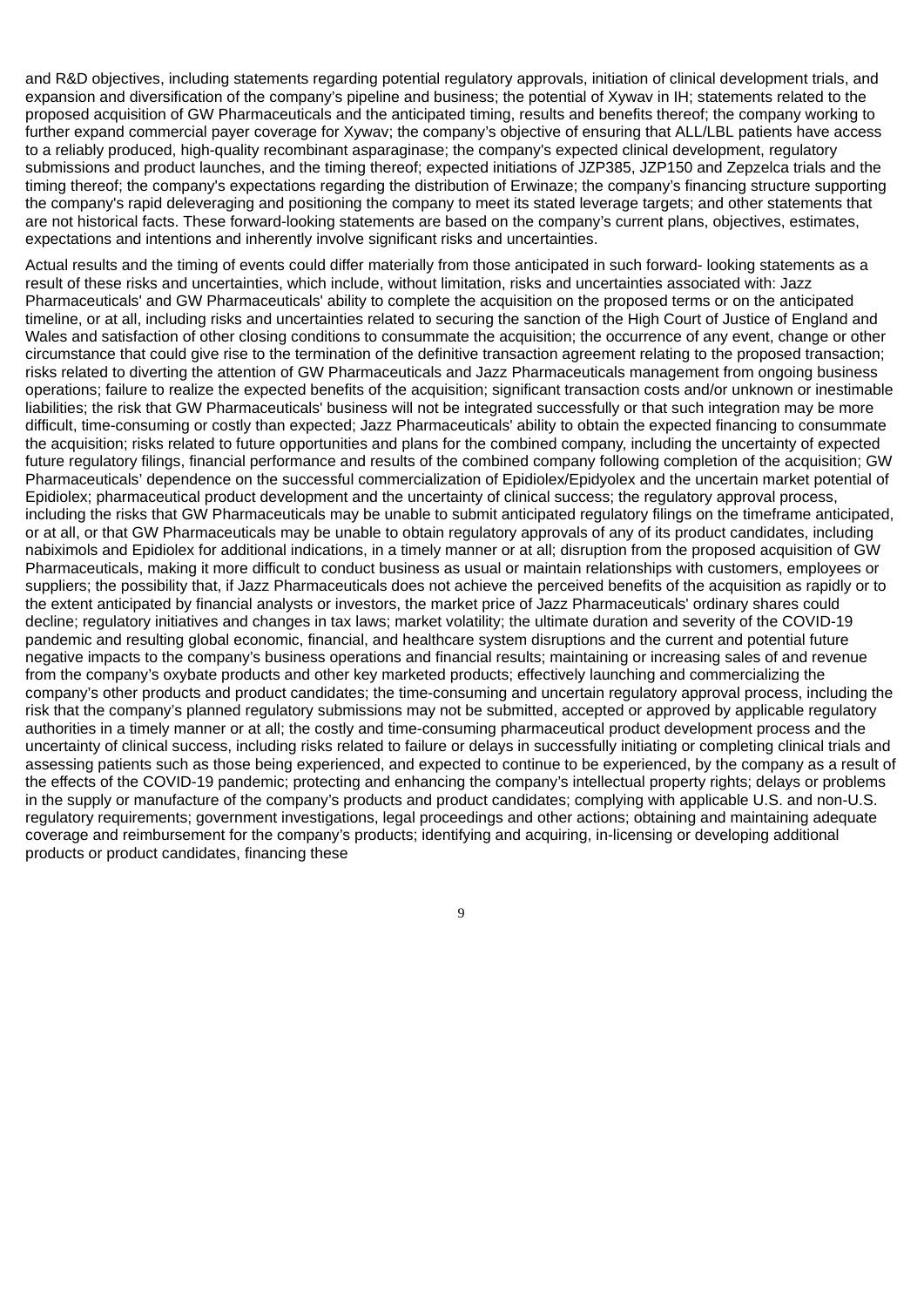transactions and successfully integrating acquired product candidates, products and businesses; the company's ability to realize the anticipated benefits of its collaborations and license agreements with third parties; the sufficiency of the company's cash flows and capital resources to fund its debt service obligations, de-lever and meet its stated leverage targets; the company's ability to achieve expected future financial performance and results and the uncertainty of future tax and other provisions and estimates; and other risks and uncertainties affecting the company and GW Pharmaceuticals, including those described from time to time under the caption "Risk Factors" and elsewhere in Jazz Pharmaceuticals' and GW Pharmaceuticals' Securities and Exchange Commission filings and reports, including the company's Annual Report on Form 10-K for the year ended December 31, 2020, GW Pharmaceuticals' Annual Report on Form 10-K for the year ended December 31, 2020, GW Pharmaceuticals' definitive proxy statement filed with the SEC on March 15, 2021, GW Pharmaceuticals' Form 10-Q for the quarter ended March 31, 2021, and future filings and reports by either company. In addition, while the company expects the COVID-19 pandemic to continue to adversely affect its business operations and financial results, the extent of the impact on the company's ability to generate sales of and revenues from its approved products, execute on new product launches, its clinical development and regulatory efforts, its corporate development objectives and the value of and market for its ordinary shares, will depend on future developments that are highly uncertain and cannot be predicted with confidence at this time, such as the ultimate duration and severity of the pandemic, governmental "stay-at-home" orders and travel restrictions, quarantines, social distancing and business closure requirements in the U.S., Ireland and other countries, and the effectiveness of actions taken globally to contain and treat the disease. Moreover, other risks and uncertainties of which the company is not currently aware may also affect the company's forward-looking statements and may cause actual results and the timing of events to differ materially from those anticipated.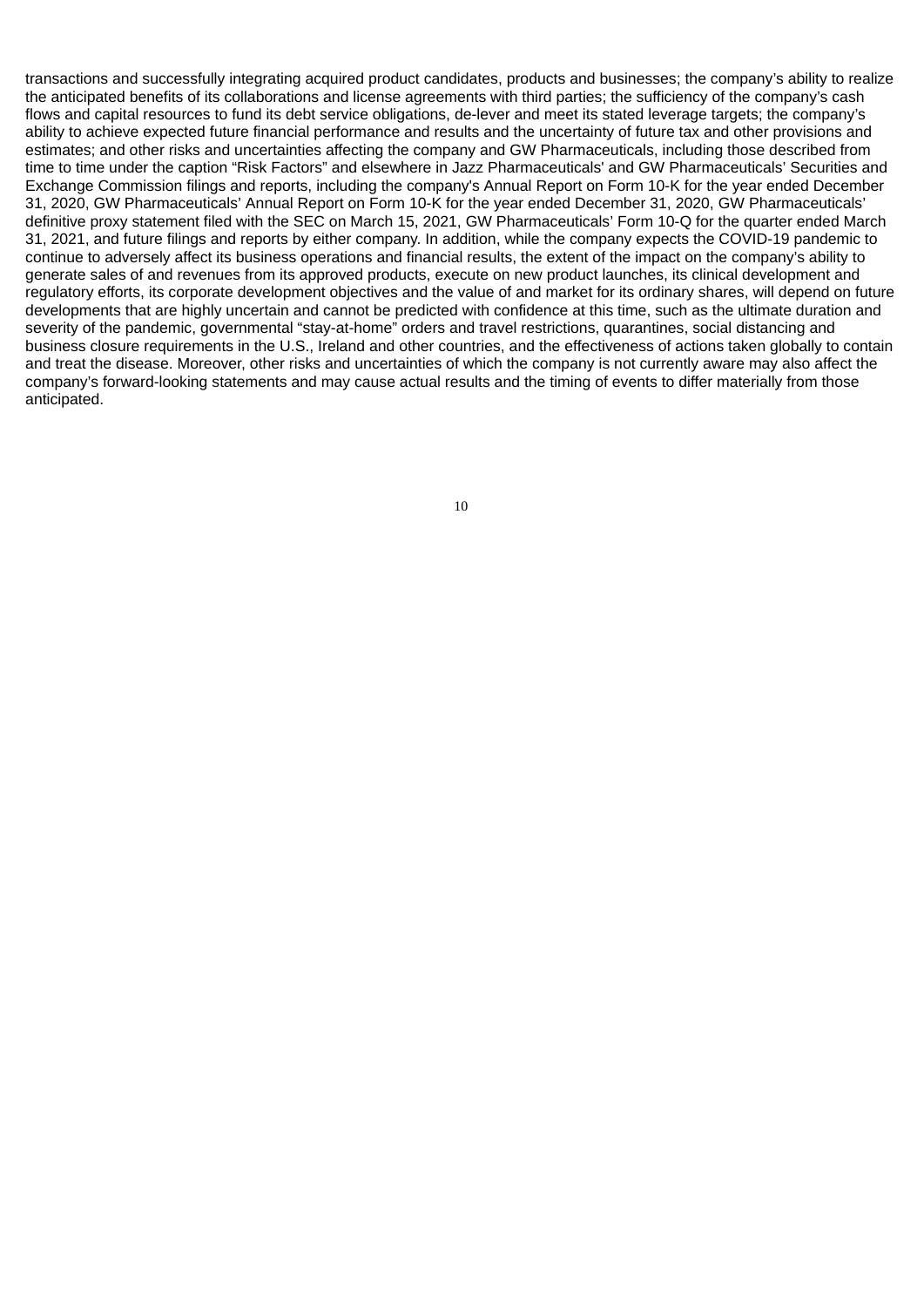### **JAZZ PHARMACEUTICALS PLC**

# **CONDENSED CONSOLIDATED STATEMENTS OF INCOME (LOSS)**

# **(In thousands, except per share amounts)**

## **(Unaudited)**

|                                                                                     | <b>Three Months Ended</b><br>March 31. |           |            |
|-------------------------------------------------------------------------------------|----------------------------------------|-----------|------------|
|                                                                                     | 2021                                   |           | 2020       |
| Revenues:                                                                           |                                        |           |            |
| Product sales, net                                                                  | \$<br>603,531                          | -\$       | 530,205    |
| Royalties and contract revenues                                                     | 4,050                                  |           | 4,521      |
| <b>Total revenues</b>                                                               | 607,581                                |           | 534,726    |
| Operating expenses:                                                                 |                                        |           |            |
| Cost of product sales (excluding amortization of acquired developed technologies)   | 40,189                                 |           | 28,657     |
| Selling, general and administrative                                                 | 260,508                                |           | 208,400    |
| Research and development                                                            | 76,573                                 |           | 86,107     |
| Intangible asset amortization                                                       | 68,192                                 |           | 62,847     |
| Acquired in-process research and development                                        |                                        |           | 202,250    |
| Impairment charge                                                                   |                                        |           | 136,139    |
| Total operating expenses                                                            | 445,462                                |           | 724,400    |
| Income (loss) from operations                                                       | 162,119                                |           | (189, 674) |
| Interest expense, net                                                               | (27, 376)                              |           | (18, 496)  |
| Foreign exchange gain (loss)                                                        | 943                                    |           | (1, 132)   |
| Income (loss) before income tax provision (benefit) and equity in gain of investees | 135,686                                |           | (209, 302) |
| Income tax provision (benefit)                                                      | 18,019                                 |           | (51, 287)  |
| Equity in gain of investees                                                         | (4, 165)                               |           | (182)      |
| Net income (loss)                                                                   | \$<br>121,832                          | <u>\$</u> | (157, 833) |
|                                                                                     |                                        |           |            |
| Net income (loss) per ordinary share:                                               |                                        |           |            |
| <b>Basic</b>                                                                        | \$<br>2.16                             | \$        | (2.82)     |
| <b>Diluted</b>                                                                      | \$<br>2.09                             | \$.       | (2.82)     |
| Weighted-average ordinary shares used in per share calculations - basic             | 56,468                                 |           | 55,956     |
| Weighted-average ordinary shares used in per share calculations - diluted           | 58,393                                 |           | 55,956     |
|                                                                                     |                                        |           |            |

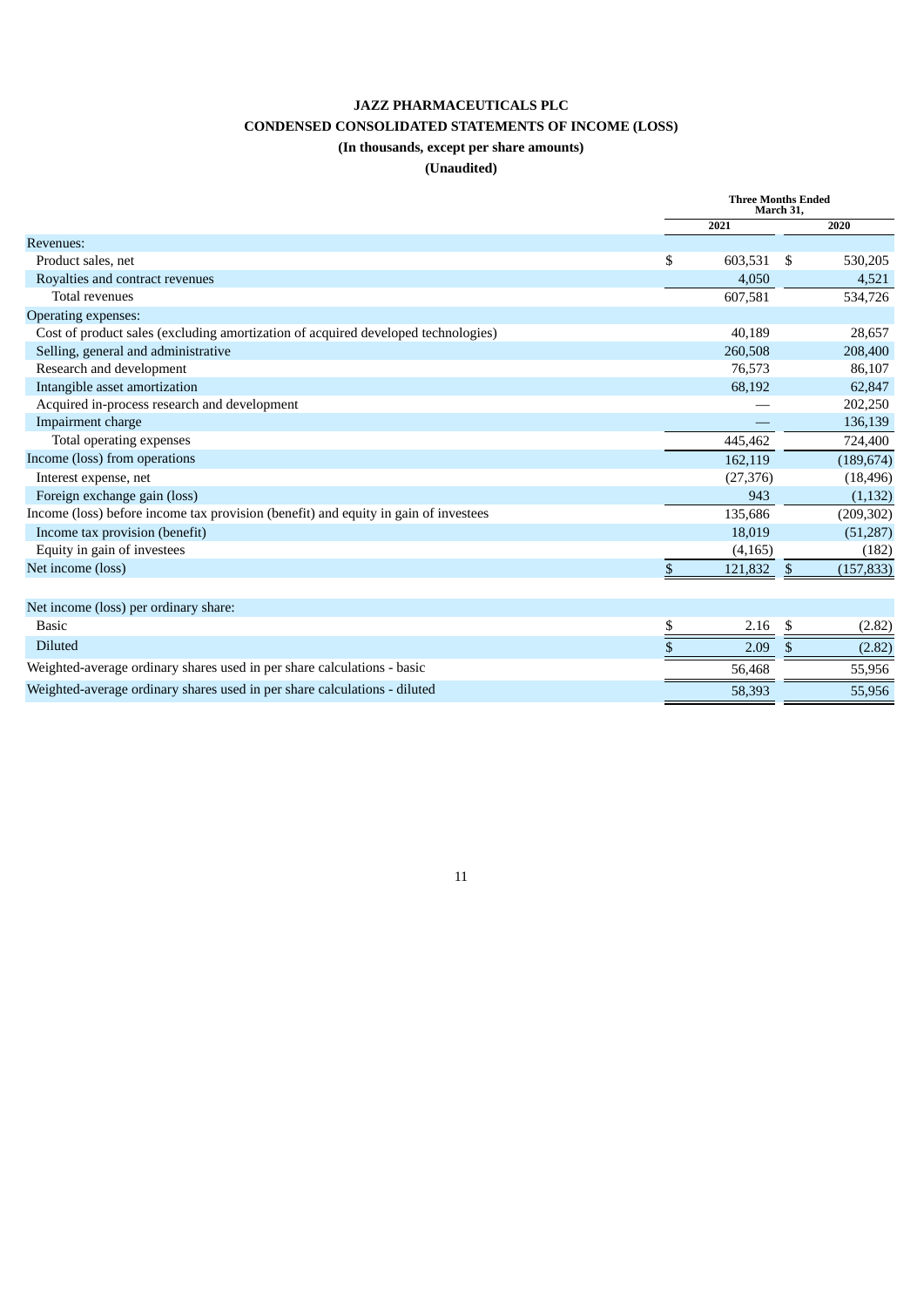# **JAZZ PHARMACEUTICALS PLC CONDENSED CONSOLIDATED BALANCE SHEETS (In thousands) (Unaudited)**

|                                                   |              | March 31,<br>2021 |      | December 31,<br>2020 |
|---------------------------------------------------|--------------|-------------------|------|----------------------|
| <b>ASSETS</b>                                     |              |                   |      |                      |
| Current assets:                                   |              |                   |      |                      |
| Cash and cash equivalents                         | \$           | 2,097,533         | - \$ | 1,057,769            |
| Investments                                       |              | 335,000           |      | 1,075,000            |
| Accounts receivable, net of allowances            |              | 413,976           |      | 396,490              |
| Inventories                                       |              | 115,475           |      | 95,396               |
| Prepaid expenses                                  |              | 57,185            |      | 62,422               |
| Other current assets                              |              | 147,727           |      | 152,491              |
| Total current assets                              |              | 3,166,896         |      | 2,839,568            |
| Property, plant and equipment, net                |              | 123,863           |      | 127,935              |
| <b>Operating lease assets</b>                     |              | 125,738           |      | 129,169              |
| Intangible assets, net                            |              | 2,108,046         |      | 2,195,051            |
| Goodwill                                          |              | 938,398           |      | 958,303              |
| Deferred tax assets, net                          |              | 258,454           |      | 254,916              |
| Deferred financing costs                          |              | 4,724             |      | 5,238                |
| Other non-current assets                          |              | 30,351            |      | 25,721               |
| <b>Total assets</b>                               | $\mathbb{S}$ | 6,756,470         | \$   | 6,535,901            |
| <b>LIABILITIES AND SHAREHOLDERS' EQUITY</b>       |              |                   |      |                      |
| <b>Current liabilities:</b>                       |              |                   |      |                      |
| Accounts payable                                  | \$           | 77,738            | - \$ | 26,945               |
| <b>Accrued liabilities</b>                        |              | 374,035           |      | 352,732              |
| Current portion of long-term debt                 |              | 248.613           |      | 246,322              |
| Income taxes payable                              |              | 49,334            |      | 25,200               |
| Deferred revenue                                  |              | 2,373             |      | 2,546                |
| <b>Total current liabilities</b>                  |              | 752,093           |      | 653,745              |
| Deferred revenue, non-current                     |              | 1,852             |      | 2,315                |
| Long-term debt, less current portion              |              | 1,853,033         |      | 1,848,516            |
| Operating lease liabilities, less current portion |              | 136,020           |      | 140,035              |
| Deferred tax liabilities, net                     |              | 109,915           |      | 130,397              |
| Other non-current liabilities                     |              | 105,868           |      | 101,148              |
| Total shareholders' equity                        |              | 3,797,689         |      | 3,659,745            |
| Total liabilities and shareholders' equity        | \$           | 6,756,470         | \$   | 6,535,901            |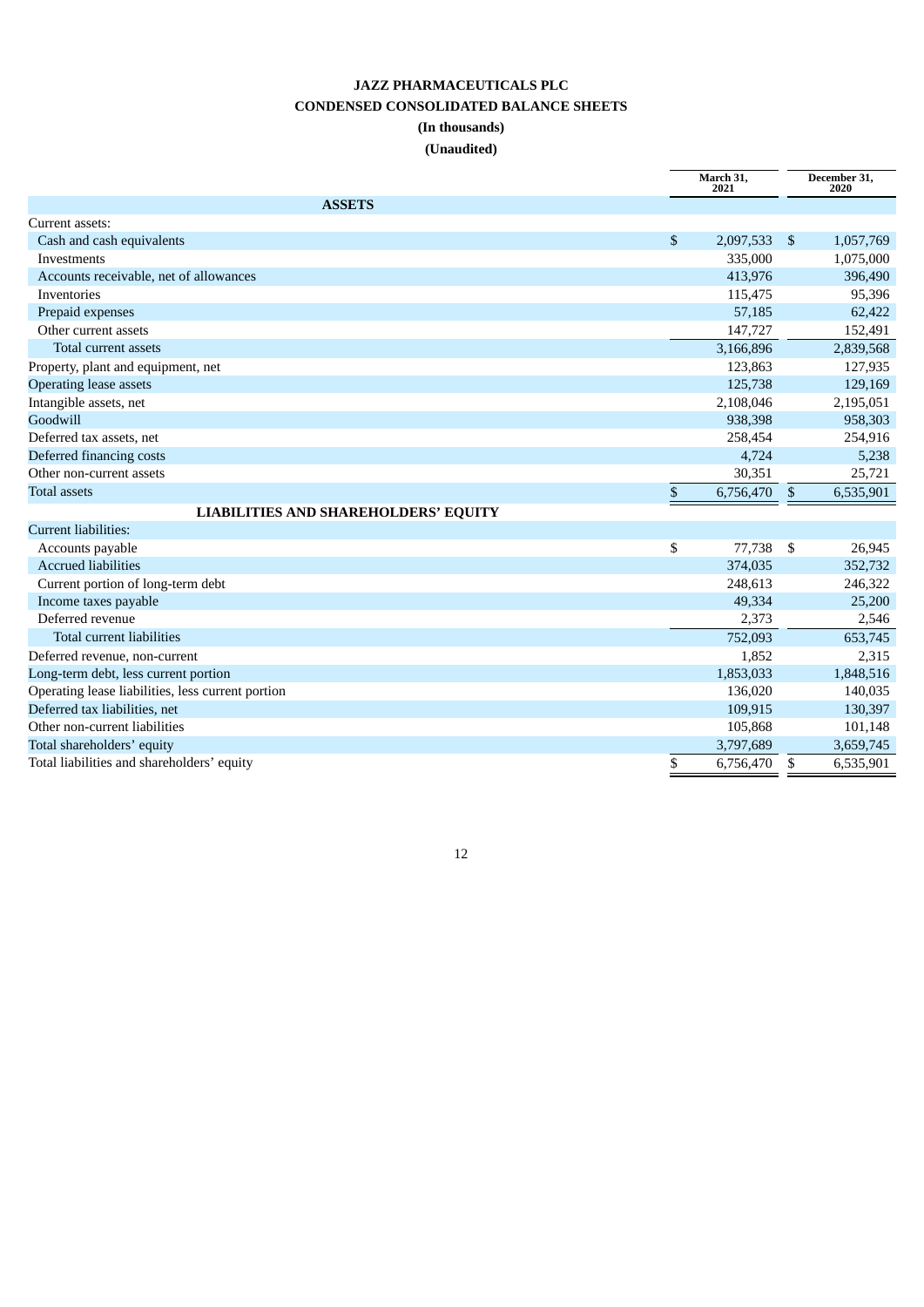## **JAZZ PHARMACEUTICALS PLC SUMMARY OF CASH FLOWS (In thousands) (Unaudited)**

|                                                       | <b>Three Months Ended</b><br>March 31. |  |            |
|-------------------------------------------------------|----------------------------------------|--|------------|
|                                                       | 2021                                   |  | 2020       |
| Net cash provided by operating activities             | 284,997 \$                             |  | 272,969    |
| Net cash provided by (used in) investing activities   | 737,132                                |  | (60,080)   |
| Net cash provided by (used in) financing activities   | 18.276                                 |  | (147, 683) |
| Effect of exchange rates on cash and cash equivalents | (641)                                  |  | (948)      |
| Net increase in cash and cash equivalents             | 1.039.764                              |  | 64.258     |

### **JAZZ PHARMACEUTICALS PLC**

### **RECONCILIATIONS OF GAAP REPORTED TO NON-GAAP ADJUSTED INFORMATION**

**(In thousands, except per share amounts)**

**(Unaudited)**

|                                                                                    |   | <b>Three Months Ended</b><br>March 31, |      |            |  |
|------------------------------------------------------------------------------------|---|----------------------------------------|------|------------|--|
|                                                                                    |   | 2021                                   | 2020 |            |  |
| <b>GAAP</b> reported net income (loss)                                             | S | 121,832 \$                             |      | (157, 833) |  |
| Intangible asset amortization                                                      |   | 68,192                                 |      | 62,847     |  |
| Share-based compensation expense                                                   |   | 34,485                                 |      | 28,654     |  |
| Transaction-related expenses <sup>1</sup>                                          |   | 8,262                                  |      |            |  |
| Non-cash interest expense <sup>2</sup>                                             |   | 15,688                                 |      | 12,000     |  |
| Impairment charge <sup>3</sup>                                                     |   |                                        |      | 136,139    |  |
| Income tax effect of above adjustments                                             |   | (19,640)                               |      | (55, 974)  |  |
| Non-GAAP adjusted net income                                                       |   | 228,819                                |      | 25,833     |  |
|                                                                                    |   |                                        |      |            |  |
| GAAP reported net income (loss) per diluted share                                  |   | 2.09                                   |      | (2.82)     |  |
| Non-GAAP adjusted net income per diluted share                                     |   | 3.92                                   |      | 0.45       |  |
| Weighted-average ordinary shares used in diluted per share calculations - GAAP     |   | 58,393                                 |      | 55,956     |  |
| Weighted-average ordinary shares used in diluted per share calculations - non-GAAP |   | 58.393                                 |      | 56,792     |  |

Explanation of Adjustments and Certain Line Items:

 $\mathcal{L}_\text{max}$  and  $\mathcal{L}_\text{max}$  and  $\mathcal{L}_\text{max}$  and  $\mathcal{L}_\text{max}$ 

1. Transaction expenses related to the proposed GW acquisition.

2. Non-cash interest expense associated with debt discount and debt issuance costs.

3. Impairment charge related to the Company's decision to stop enrollment in its Phase 3 clinical trial of defibrotide for the prevention of veno-occlusive disease.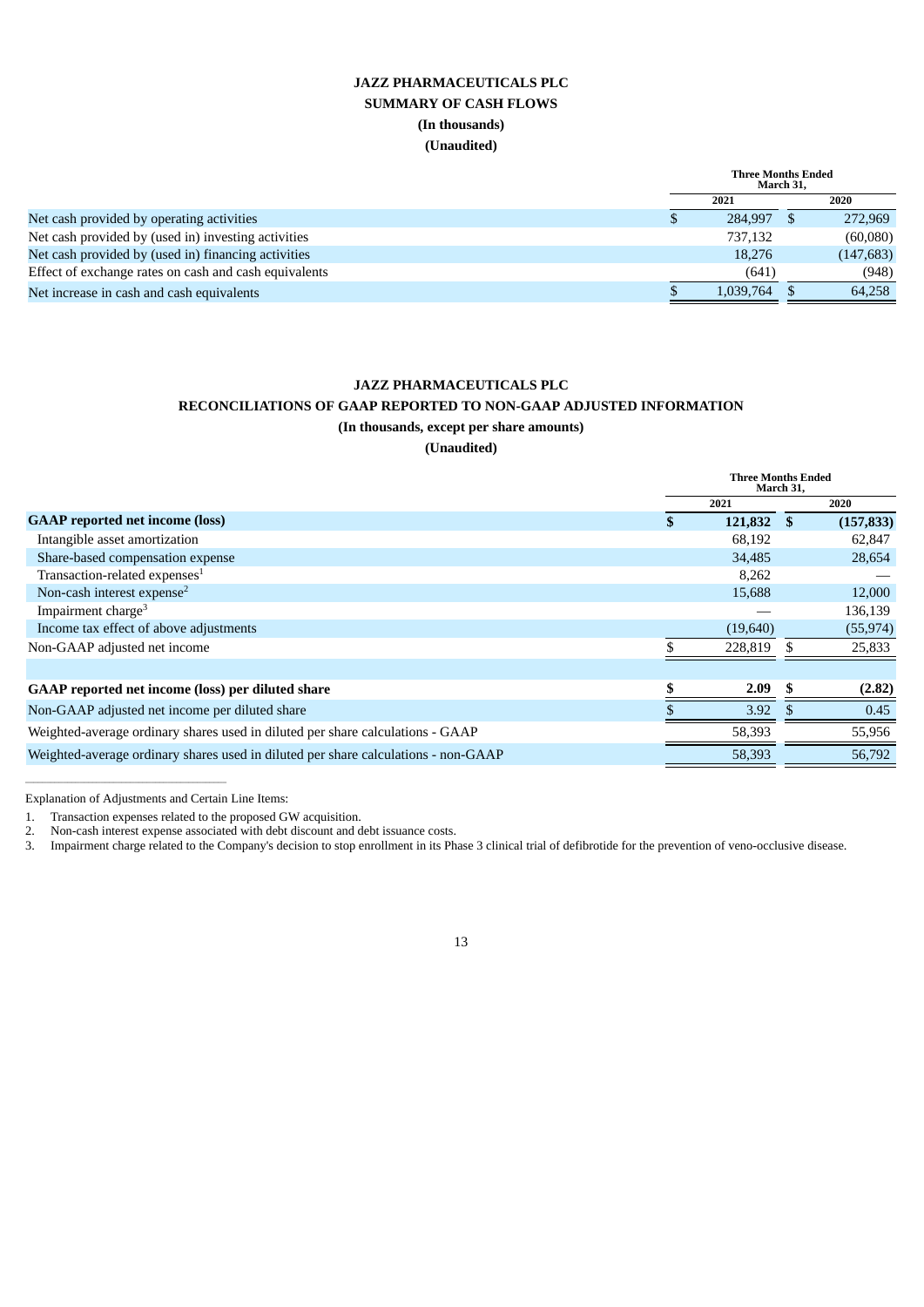### **JAZZ PHARMACEUTICALS PLC**

## **RECONCILIATIONS OF GAAP REPORTED TO NON-GAAP ADJUSTED INFORMATION CERTAIN LINE ITEMS - FOR THE THREE MONTHS ENDED MARCH 31, 2021 and 2020**

### **(In thousands, except percentages)**

**(Unaudited)**

|                                           | Three months ended March 31, 2021 |         |              |  |                                        |                                    |         |     |                                         |   |                          |  |                         |                           |
|-------------------------------------------|-----------------------------------|---------|--------------|--|----------------------------------------|------------------------------------|---------|-----|-----------------------------------------|---|--------------------------|--|-------------------------|---------------------------|
|                                           | Cost of<br>product sales          |         | Gross margin |  | Selling, general and<br>administrative | <b>Research and</b><br>development |         |     | <b>Intangible asset</b><br>amortization |   | Interest<br>expense, net |  | Income tax<br>provision | <b>Effective tax rate</b> |
| <b>GAAP Reported</b>                      |                                   | 40,189  | $93.3\%$ \$  |  | 260,508                                | s                                  | 76,573  | \$. | 68,192                                  | S | 27,376                   |  | 18,019                  | 13.3 %                    |
| Non-GAAP Adjustments:                     |                                   |         |              |  |                                        |                                    |         |     |                                         |   |                          |  |                         |                           |
| Intangible asset amortization             |                                   |         |              |  |                                        |                                    |         |     | (68, 192)                               |   |                          |  |                         |                           |
| Share-based compensation expense          |                                   | (1,996) | 0.4          |  | (23, 846)                              |                                    | (8,643) |     |                                         |   |                          |  |                         |                           |
| Transaction-related expenses              |                                   |         |              |  | (8,262)                                |                                    |         |     |                                         |   |                          |  |                         |                           |
| Non-cash interest expense                 |                                   |         |              |  |                                        |                                    |         |     |                                         |   | (15,688)                 |  |                         |                           |
| Income tax effect of above<br>adjustments |                                   |         |              |  |                                        |                                    |         |     |                                         |   |                          |  | 19,640                  | 1.1                       |
| Total of Non-GAAP adjustments             |                                   | (1,996) | 0.4          |  | (32, 108)                              |                                    | (8,643) |     | (68, 192)                               |   | (15, 688)                |  | 19,640                  | 1.1                       |
| Non-GAAP Adjusted                         |                                   | 38,193  | $93.7\%$ \$  |  | 228,400                                |                                    | 67,930  |     | $-$                                     |   | 11,688                   |  | 37,659                  | 14.4 %                    |

|                                           | Three months ended March 31, 2020 |                          |                     |                                        |           |                                    |         |                                  |           |                      |            |                          |          |                                      |           |                              |  |
|-------------------------------------------|-----------------------------------|--------------------------|---------------------|----------------------------------------|-----------|------------------------------------|---------|----------------------------------|-----------|----------------------|------------|--------------------------|----------|--------------------------------------|-----------|------------------------------|--|
|                                           |                                   | Cost of<br>product sales | <b>Gross margin</b> | Selling, general<br>and administrative |           | <b>Research and</b><br>development |         | Intangible asset<br>amortization |           | Impairment<br>charge |            | Interest<br>expense, net |          | Income tax<br>provision<br>(benefit) |           | <b>Effective tax</b><br>rate |  |
| <b>GAAP Reported</b>                      |                                   | 28,657                   | $94.6 \%$ \$        |                                        | 208,400   | $\mathbf{s}$                       | 86,107  | \$.                              | 62,847    | S                    | 136,139    |                          | 18,496   |                                      | (51, 287) | 24.5 %                       |  |
| Non-GAAP Adjustments:                     |                                   |                          |                     |                                        |           |                                    |         |                                  |           |                      |            |                          |          |                                      |           |                              |  |
| Intangible asset<br>amortization          |                                   |                          |                     |                                        |           |                                    |         |                                  | (62, 847) |                      |            |                          |          |                                      |           |                              |  |
| Share-based compensation<br>expense       |                                   | (1,673)                  | 0.3                 |                                        | (20, 596) |                                    | (6,385) |                                  |           |                      |            |                          |          |                                      |           |                              |  |
| Impairment charge                         |                                   |                          |                     |                                        | __        |                                    |         |                                  | _         |                      | (136, 139) |                          |          |                                      |           |                              |  |
| Non-cash interest expense                 |                                   |                          |                     |                                        |           |                                    |         |                                  |           |                      |            |                          | (12,000) |                                      |           |                              |  |
| Income tax effect of above<br>adjustments |                                   |                          |                     |                                        |           |                                    |         |                                  |           |                      |            |                          |          |                                      | 55,974    | (9.1)                        |  |
| Total of Non-GAAP<br>adjustments          |                                   | (1,673)                  | 0.3                 |                                        | (20, 596) |                                    | (6,385) |                                  | (62, 847) |                      | (136, 139) |                          | (12,000) |                                      | 55,974    | (9.1)                        |  |
| Non-GAAP Adjusted                         |                                   | 26,984                   | $94.9\%$ \$         |                                        | 187,804   |                                    | 79,722  |                                  |           |                      | _          |                          | 6,496    |                                      | 4,687     | 15.4 %                       |  |